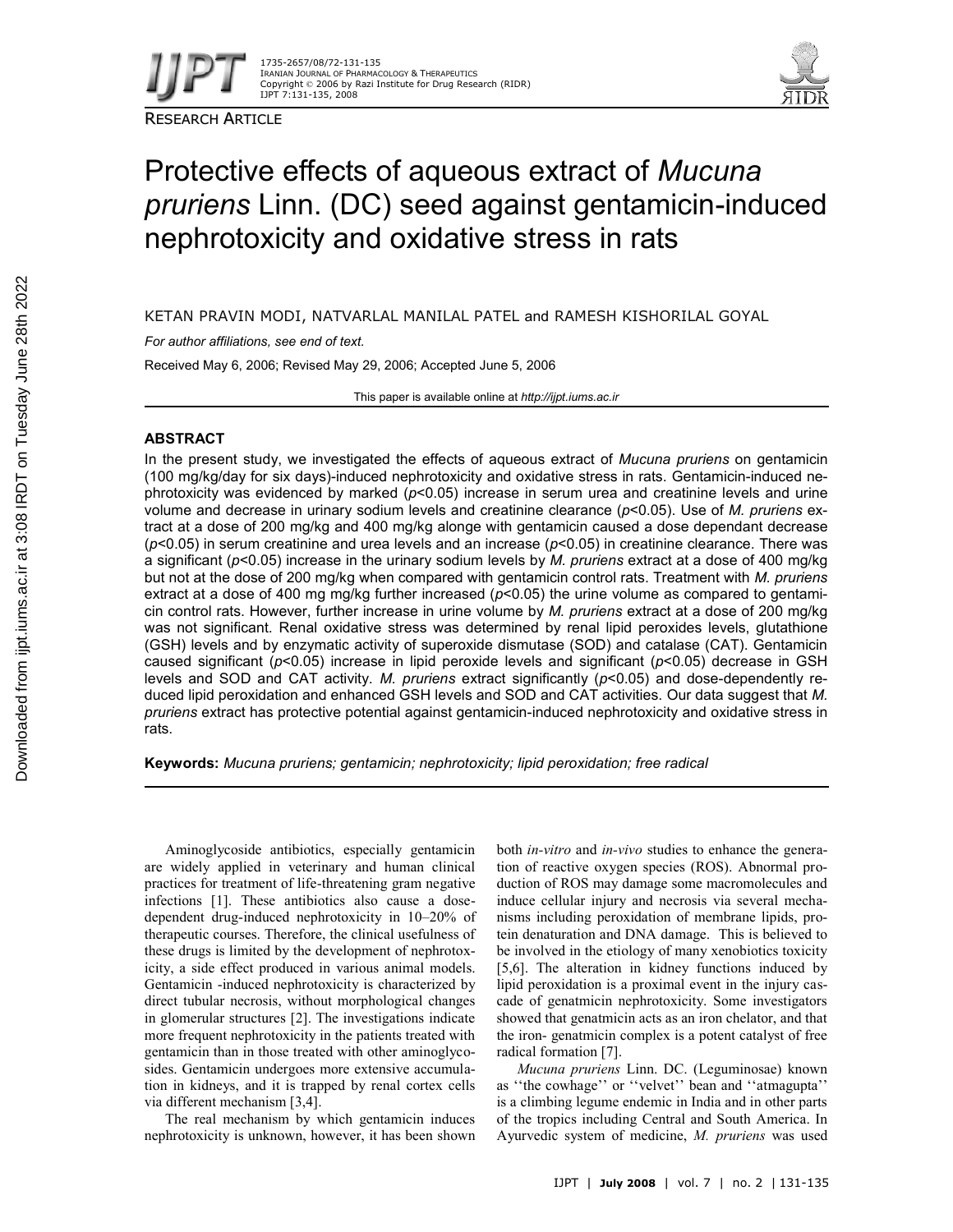for the management of male infertility, nervous disorders and also as an aphrodisiac [8]. *M. pruriens* seed powder contains high amount of L-dopa, which is a neurotransmitter precursor and effective remedy for the relief in Parkinson's disease [9]. *M. pruriens* seed in addition to L-dopa, contains tryptamine, 5 hydroxytryptamine (5-HT), mucunine, mucunadine, prurienine and prurieninine [10]. Alcoholic extract of *M. pruriens* reported to inhibit *in-vitro* iron-induced lipid peroxidation [11]. *M. pruriens* seed extract has been reported to attenuate progression of renal damage in streptozotocin-induced diabetic mice [12]. In type 1 and type 2diabetes, renal production of dopamine was reduced [13] and this reduction was associated with an increase in total body sodium and impaired ability to excrete sodium load [14]. In light of above objective, current investigation was carried out to study effect of *M. pruriens* seed extract in gentamicin-induced nephrotoxicity and oxidative stress in rats.

#### **MATERIALS AND METHODS**

## *Plant extract*

The seeds of *M. pruriens* Linn. (DC) were purchased from the United Chemicals and Allied Products, Kolkata, India. It was authenticated by Dr. B. C. Patel, Botany Department, Modasa, India. A voucher specimen was retained in our laboratory for further reference (Voucher No. BMCPER-0116). For the extract, the seeds were powdered (particle size  $\sim$  0.25 mm) in a mechanical grinder. One kg seed powder of *M. pruriens* was initially defatted with 750 ml of petroleum ether (60-80°C) then aqueous extract was prepared by cold maceration method in that extract was shaken intermediately and CHCl<sup>3</sup> was added to prevent bacterial growth. After seven days, the extract was filtered using Whatman filter paper (No. 1) and then concentrated under reduced pressure (bath temp.  $50^{\circ}$ C) and finally dried in a vacuum desiccator. The yield was 10.05% w/w with respect to dry powder.

#### *Standardization of extract*

Standardization of extract was carried out by high performance thin layer chromatography (HPTLC). The samples were spotted in the form of bands with a Camag microlitre syringe on a precoated silica gel plates 60  $F_{254}$  (10 cm ×10 cm with 0.2 mm thickness, E. Merck, Darmstadt, Germany) using a Camag Linomat V Automatic Sample Spotter (Muttenz, Switzerland). The plates were prewashed by methanol and activated at 60 °C for 5 min prior to chromatography. The plate was developed in a solvent system (6.0 ml) of nbutanol:acetic acid:water (4.0:1.0:1.0, v/v) in a CAMAG glass twin–through chamber (10 x 10 cm) previously saturated with the solvent for 30 min (temperature  $25 \pm 2$ °C, relative humidity 40%). The development distance was 8 cm. Subsequent to the scanning, TLC plates were air dried and scanning was performed

on a Camag TLC scanner III in absorbance mode at 280 nm and operated by Win Cats software. Evaluation was via peak areas with linear regression. Calibration curve of standard L-dopa was plotted and was found to be linear in the range of 10-120 µg/ml. L-dopa content in aqueous extract was determined from calibration curve.

#### *Experimental animals*

Male Sprague Dawely rats weighing 200-250 g were used for the study. The animals were housed in a group of 3 rats per cage under well-controlled conditions of temperature (22  $\pm$  2°C), humidity (55  $\pm$  5%) and 12h/12h light-dark cycle. They were maintained under standard environmental conditions and were fed a standard rat chow diet with water given *ad libitum.* The study was approved by Institutional Animal Ethical Committee, Shri B. M. Shah College of Pharmaceutical Education and Research, Modasa, Gujarat, India (IAEC/BMCPER/02/2005-06).

## *Treatment protocols*

The rats were divided into five groups; each group containing six rats. Gentamicin was injected to animals intraperitoneally at the dose of 100 mg/kg for six consecutive days which is well documented to induce nephrotoxicity in rats [2,4,5]. Group 1 served as control and received saline solution. Group 2 received *M. pruriens* extract (400 mg/kg, p.o.) for 6 days. Group 3 received genatmicin (100 mg/kg i.p.) once daily for 6 days. Group 4 received genatmicin (100 mg/kg i.p.) and *M. pruriens* (200 mg/kg, p.o.) simultaneously for 6 days. Group 5 received genatmicin (100 mg/kg i.p.) and *M. pruriens* (400 mg/kg, p.o.) extract simultaneously for 6 days.

At the end of six days, blood samples were collected from the tail vein after 8 h fasting and allowed to clot for 30 minutes at room temperature. Blood samples were centrifuged at 3000 rpm for 20 minutes. Serum was separated and stored at -20°C until biochemical estimations were carried out. Serum samples were analyzed spectrophotometrically for urea and creatinine (Bayer Diagnostics Kit, India). The kidneys were removed, washed with ice-cold saline and homogenized in ice cold 0.1 M Tris-HCl buffer (pH 7.4). The homogenate was centrifuged and supernatant was used for the assay of lipid peroxidation [15], superoxide dismutase [16], catalase [17], glutathione [18] and protein estimation [19]. The changes in urinary volume were measured at 12h intervals and the changes in the body weight were also determined throughout the experiments. Urinary sodium was measured by flame photometry [20]. Creatinine clearance was measured according to Jaiswal [21].

#### *Statistical analysis*

Results were expressed as mean  $\pm$  standard error of mean (S.E.M.). Result were analyzed statistically using analysis of variance (ANOVA) followed by Tukey's test. Values of  $p < 0.05$  were considered significant.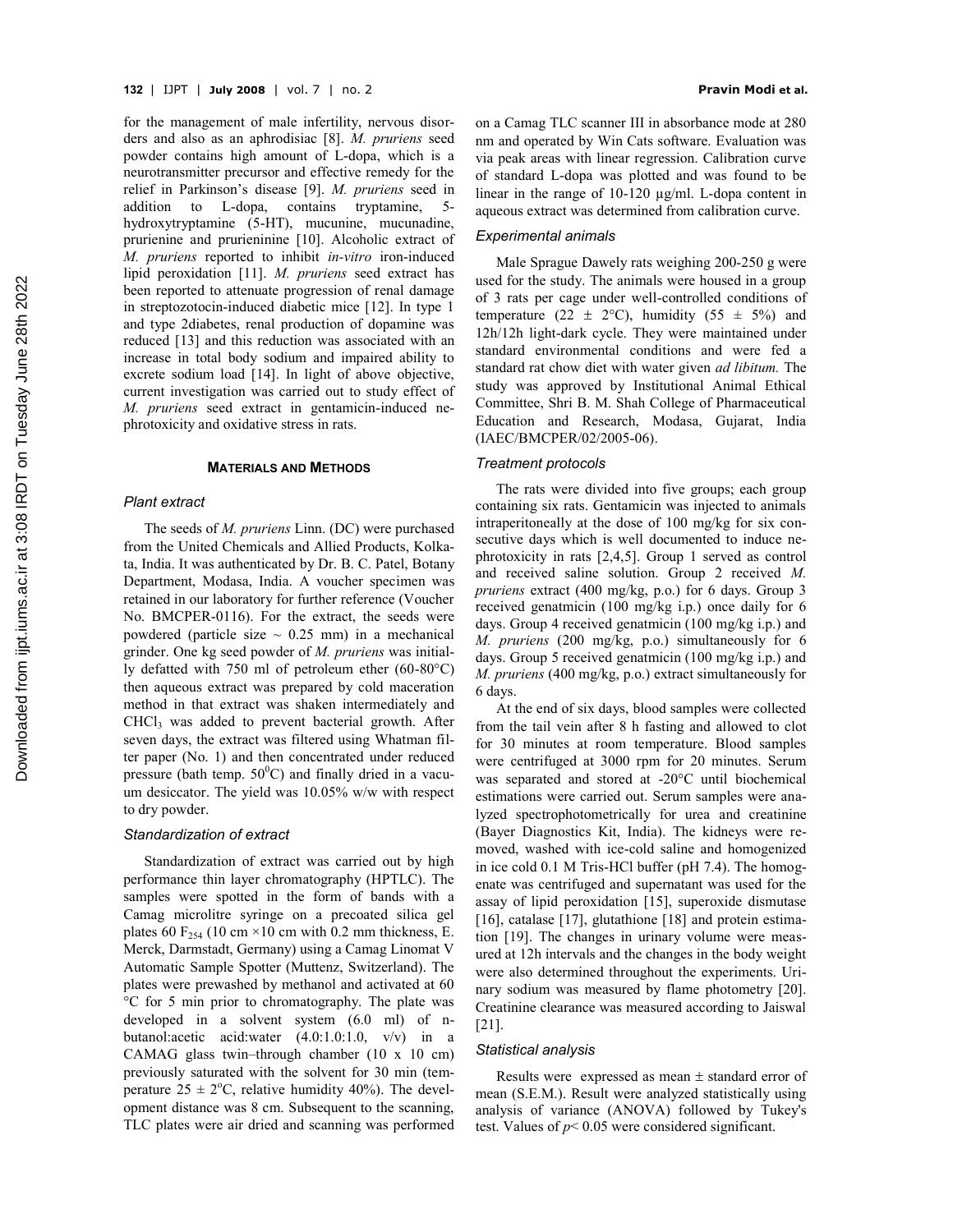

**Fig. 1.** HPTLC Chromatograms of (A) Standard L-dopa (B) a Typical Seed Extract of *Mucuna pruriens* Key to peak identity: 1, L-dopa

#### **RESULTS**

## *Standardization of extract*

The concentration of L-dopa in the aqueous extract of *M. pruriens* was found to be 5.6%. Comparision of absorption spectrum of the band in the sample track with that of standard L-dopa at  $R_f$  0.39 by overlaping confirmed the presence of L-dopa in the sample and it was found to be one of the major components (Fig. 1).

## *Effect on body weight, urine volume and urinary sodium*

Rats which received genatmicin showed a marked decrease in body weight and urinary sodium and increase in urine volume as compared to control rats. *M. pruriens* extract did not show any significant change in body weight as compared to genatmicin control rats. Urinary sodium levels was significantly  $(p<0.05)$  increased in rats treated with *M. pruriens* extract at a dose of 400 mg/kg but not at the dose of 200 mg/kg. *M. pruriens* seed extract at a dose of 400 mg/kg further increased  $(p<0.05)$  the urine volume as compared to genatmicin control rats. However, furhter increase in urine volume at a dose of 200 mg/kg of *M. pruriens* extract was not significant (Table. 1).

## *Effect on serum urea, creatinine and creatinine clearance*

Genatmicin administration produced a significant

 $(p<0.05)$  increase serum urea and creatinine levels as compared to control rats*. M. pruriens* extract at a dose of 200 mg/kg and 400 mg/kg showed marked reduction in serum urea and creatinine levels as compared to genatmicin control rats. The reduction produced by aqueous extract on serum urea and creatinine was dose dependant. There was a significant  $(p<0.05)$  decrease in the creatinine clearance in genatmicin control rats when compared with the control one. The decrease in creatinine clearance was significantly  $(p<0.05)$  prevented in animals treated with *M. pruriens* extract in a dose dependant manner (Table. 1).

## *Effect on lipid peroxidation and antioxidant parameters*

Lipid peroxides, the end product of lipid peroxidation was significantly  $(p<0.05)$  higher in the kidney tissue of genatmicin control rats as compared to control rats. *M. pruriens* extract at a dose of 200 mg/kg and 400 mg/kg caused a dose-dependant decrease in lipid peroxides which were increased in genatmicin control rats. Genatmicin control rats also showed a significant (*p*<0.05) decrease in superoxide dismutase (SOD), catalase (CAT) and glutathione (GSH) levels in the kidney tissue as compared to control rats. Treatment with *M. pruriens* extract produced dose dependant increase in superoxide dismutase, catalase and glutathione levels. Aqueous extract alone in rats did not produce any significant change in lipid peroxides and SOD, CAT and GSH in kidney (Table 2).

| Table 1. Effects of aqueous extract of M, pruriens on various parameters in gentamicin induced nephrotoxicity in rats |  |  |
|-----------------------------------------------------------------------------------------------------------------------|--|--|
|                                                                                                                       |  |  |

| г <b>абил 1.</b> Encels of aqueous extract of <i>m. pruriens</i> on various parameters in gemannem muuccu nephrotoxicity in rats. |                |                     |                  |                     |                     |  |  |
|-----------------------------------------------------------------------------------------------------------------------------------|----------------|---------------------|------------------|---------------------|---------------------|--|--|
| Parameters                                                                                                                        | Control        | MP                  | <b>GEN</b>       | $GEN + MP$          | $GEN + MP$          |  |  |
|                                                                                                                                   |                | $400 \text{ mg/kg}$ |                  | $200 \text{ mg/kg}$ | $400 \text{ mg/kg}$ |  |  |
| Body weight (g)                                                                                                                   | $234 + 9.78$   | $232 + 10.06$       | $196 + 4.57*$    | $207 + 9.80$        | $213 + 9.01$        |  |  |
| Urine volume $(ml/12h)$                                                                                                           | $3.54 + 0.41$  | $3.82 + 0.50$       | $15.32 + 1.46*$  | $19.96 + 1.57$      | $26.56 \pm 2.14**$  |  |  |
| Urinary sodium<br>(mg/ml/12hr)                                                                                                    | $4.08 + 0.39$  | $4.24 + 0.29$       | $2.01 + 0.41*$   | $2.56 + 0.40$       | $3.68 + 0.47**$     |  |  |
| Urea $(mg/dl)$                                                                                                                    | $36.49 + 2.21$ | $37.15 + 3.36$      | $62.74 + 5.43*$  | $46.30 + 3.04$ **   | $41.95 + 2.80**$    |  |  |
| Creatinine $(mg/dl)$                                                                                                              | $0.90 + 0.06$  | $0.89 \pm 0.05$     | $1.77 + 0.09*$   | $1.26 \pm 0.06$ **  | $1.07 + 0.07**$     |  |  |
| Creatinine clearance<br>(ml/min)                                                                                                  | $0.56 + 0.02$  | $0.60 + 0.04$       | $0.24 \pm 0.02*$ | $0.39 + 0.03**$     | $0.53 + 0.03**$     |  |  |

Each value is mean  $\pm$  S.E.M. (n = 6)

\* Significantly different from normal control, *p*<0.05

\*\*Significantly different from gentamicin control, *p*<0.05

MP: *M. pruriens* extract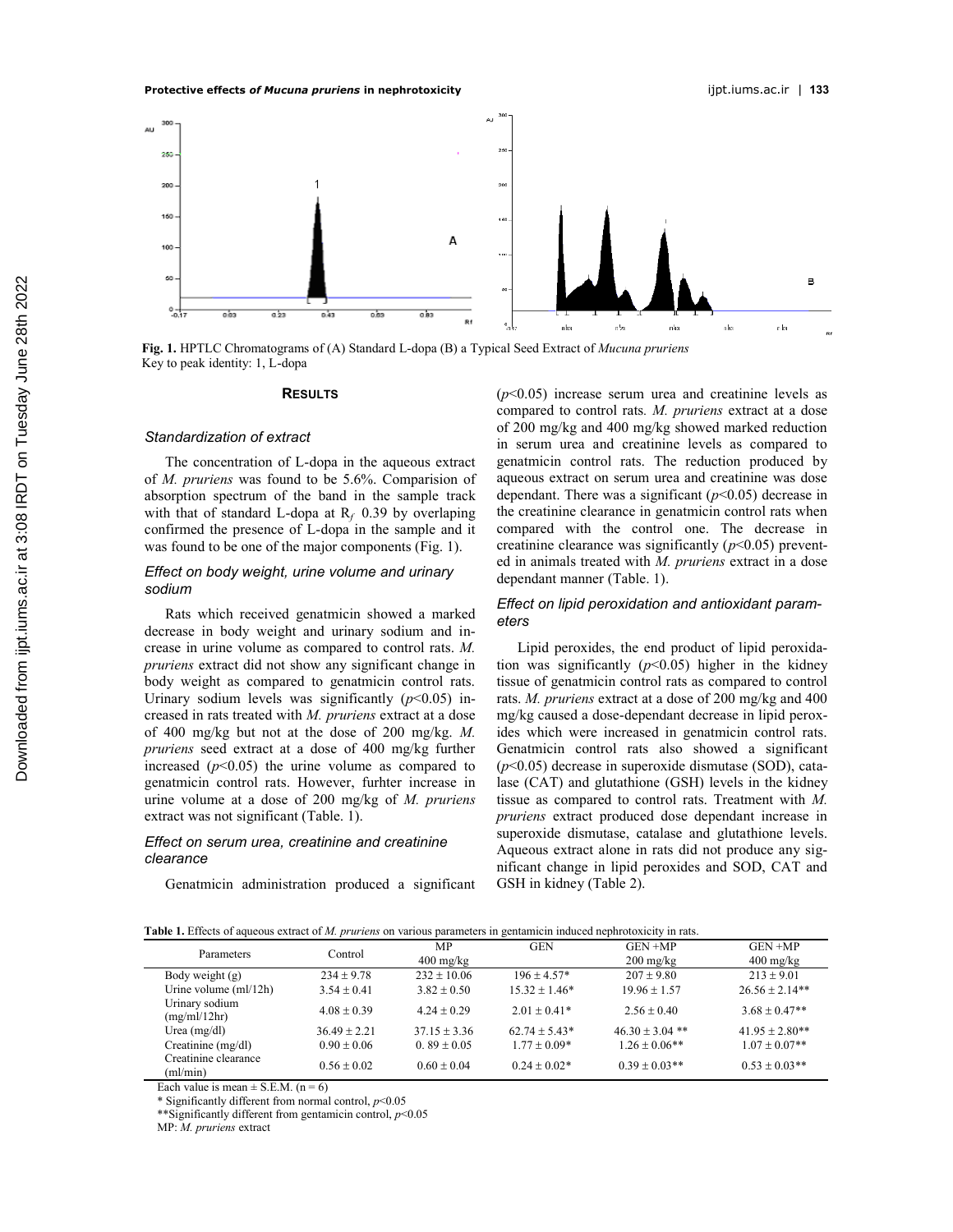Table 2. Effects of aqueous extract of *M. pruriens* seed extract on lipid peroxidation and antioxidant parameters in gentamicin induced nephrotoxicity in rats.

| Parameters                                    | Control         | <b>MP</b><br>$400 \text{ mg/kg}$ | <b>GEN</b>       | $GEN + MP$<br>$200 \text{ mg/kg}$ | $GEN + MP$<br>$400 \text{ mg/kg}$ |
|-----------------------------------------------|-----------------|----------------------------------|------------------|-----------------------------------|-----------------------------------|
| Lipid Peroxidation<br>(µmole/mg of protein)   | $0.94 + 0.08$   | $0.92 \pm 0.12$                  | $6.01 + 0.40*$   | $4.15 + 0.41**$                   | $2.92 + 0.39**$                   |
| Superoxide dismutase<br>(U/min/mg of protein) | $0.55 + 0.06$   | $0.54 + 0.06$                    | $0.22 + 0.03*$   | $0.39 \pm 0.03$ **                | $0.49 + 0.04**$                   |
| Catalase<br>(U/mg of protein)                 | $18.99 + 2.05$  | $19.57 + 1.95$                   | $8.96 \pm 1.01*$ | $14.72 \pm 1.52**$                | $19.49 + 1.85**$                  |
| Glutathione<br>$(\mu$ mole/ mg of protein)    | $1.30 \pm 0.14$ | $1.32 + 0.18$                    | $0.30 + 0.07*$   | $0.89 + 0.09**$                   | $1.22 + 0.11**$                   |

Each value is mean  $\pm$  S.E.M. (n = 6)

\* Significantly different from normal control, *p*<0.05

\*\*Significantly different from gentamicin control, *p*<0.05

MP: *M. pruriens* extract

## **DISCUSSION**

Gentamicin is an aminoglycoside widely used in clinical practice for the treatment of gram-negative infections. Although this drug has proven its usefulness, its nephrotoxic action limits the extent of its use. The onset of damaging renal function induced by genatmicin occurs after 5–7 days treatments between 80 and 150 mg/kg. In this study, genatmicin was injected intraperitoneally at the dose of 100 mg/kg, for six successive days, which is well known to cause significant nephrotoxicity in rats [4,5,22]. Nephrotoxicity of the drugs is associated with their accumulations in renal cortex, dependent upon their affinity to kidneys and on kinetics of drug trapping processes. From the morphological perspective, aminoglycosides bind to cell membranes of proximal tubules, and then the drug is transported to interior of the cells by pinocytosis [3,4]. Several investigators reported that treatments with genatmicin produce nephrotoxicity, evident by the reduction in renal functions which is characterized by an increase in serum creatinine and urea levels accompanied by impairment in glomerular functions [6, 23]. Serum creatinine level is more significant than the urea levels in the earlier phase of the renal damage. In the present study, it was found that treatment with genatmicin alone to rats caused nephrotoxicity, which was correlated with increased urine volume, creatinine and urea levels and decreased urine sodium and creatinine clearance possibly by the reduction in glomerular filtration rate. Treatment with *M. pruriens* extract at a dose of 200 mg/kg and 400 mg/kg significantly decreased serum urea and creatinine and significantly increased creatinine clearance in a dose dependent manner, indicating an increase in the glomerular filtration rate. *M. pruriens* extract at a dose of 400 mg/kg significantly increased urinary sodium as compared GEN control rats. Alcoholic extract of *M. pruriens* attenuated the progression of renal damage by decrease urine volume and urine albumin levels which was increase in STZdiabetic mice [14]. In our study, *M. pruriens* extract at a dose of 400 mg/kg further increased the urine volume as compared to GEN control rats and this effect may be due to presence of L-dopa in the extract because the effects of L-dopa were linked to endorenal dopamine synthesis and to dopamine-1 receptor stimulation [24].  $D_1$ -like receptors are reported to cause an increase in renal blood flow and glomerular filtration rate, as well as increase in urinary excretion of water and sodium [25].

The exact mechanism of gentamicin-induced nephrotoxicity is unknown; however, several investigators reported that aminoglycoside antibiotics are a class of drug capable of causing the formation of ROS which can be directly involved in genatmicin-induced damage. MDA, end product of lipid peroxidation in tissues, results in a decrease in polyunsaturated fatty acid content, which serves as substrate for free radicals. The interaction between cationic drugs such as aminoglycosides, with the anionic phospholipid is considered the first step for the development of genatmicin toxicity [3,4]. On the other hand, some authors reported that iron is important in models of tissue injury, presumably because it is capable of catalyzing free-radical formation. Genatmicin and some antibiotics act as iron chelators and cause release of iron from renal cortical mitochondria. Irongenatmicin complex is a potent catalyst of free-radical formation which enhances the generation of ROS [5, 7]. A relationship between nephrotoxicity and oxidative stress has been confirmed by many investigations. The impairment in kidney functions was accompanied by either increase in serum creatinine and urea levels or kidney tissue MDA levels that indicate lipid peroxidation [2,26].

Gentamicin-induced nephrotoxicity was associated with low activity of GSH-peroxidase, CAT, SOD and levels of GSH in the renal cortex. These decreases in renal antioxidant enzymatic protection could aggravate the oxidative damage. The increased production of ROS in GEN-induced nephrotoxicity may cause inactivation of antioxidant enzymes such as GSH-peroxidase, CAT and SOD. Also, it is well established that GEN administration to rats enhances the production of  $H_2O_2$  in renal cortical mitochondria as a result of the increase in the production of  $O_2$  and  $H_2O_2$  may interact to form a reactive unstable radical, namely HO. . It is known that H<sub>2</sub>O<sub>2</sub> inactivates GSH-peroxidase and CAT enzymes [3], with reduced activity of one or both leading to an increase in lipid peroxidation [27]. The decrease amount of GSH and the accumulation of  $H_2O_2$  and HO are triggering factors in GEN nephrotoxicity. Similarly, in this study, the increases in lipid peroxides levels, decreases in SOD, CAT and GSH activities in GEN control rats appear to support above investigations. *M. pruriens* ex-